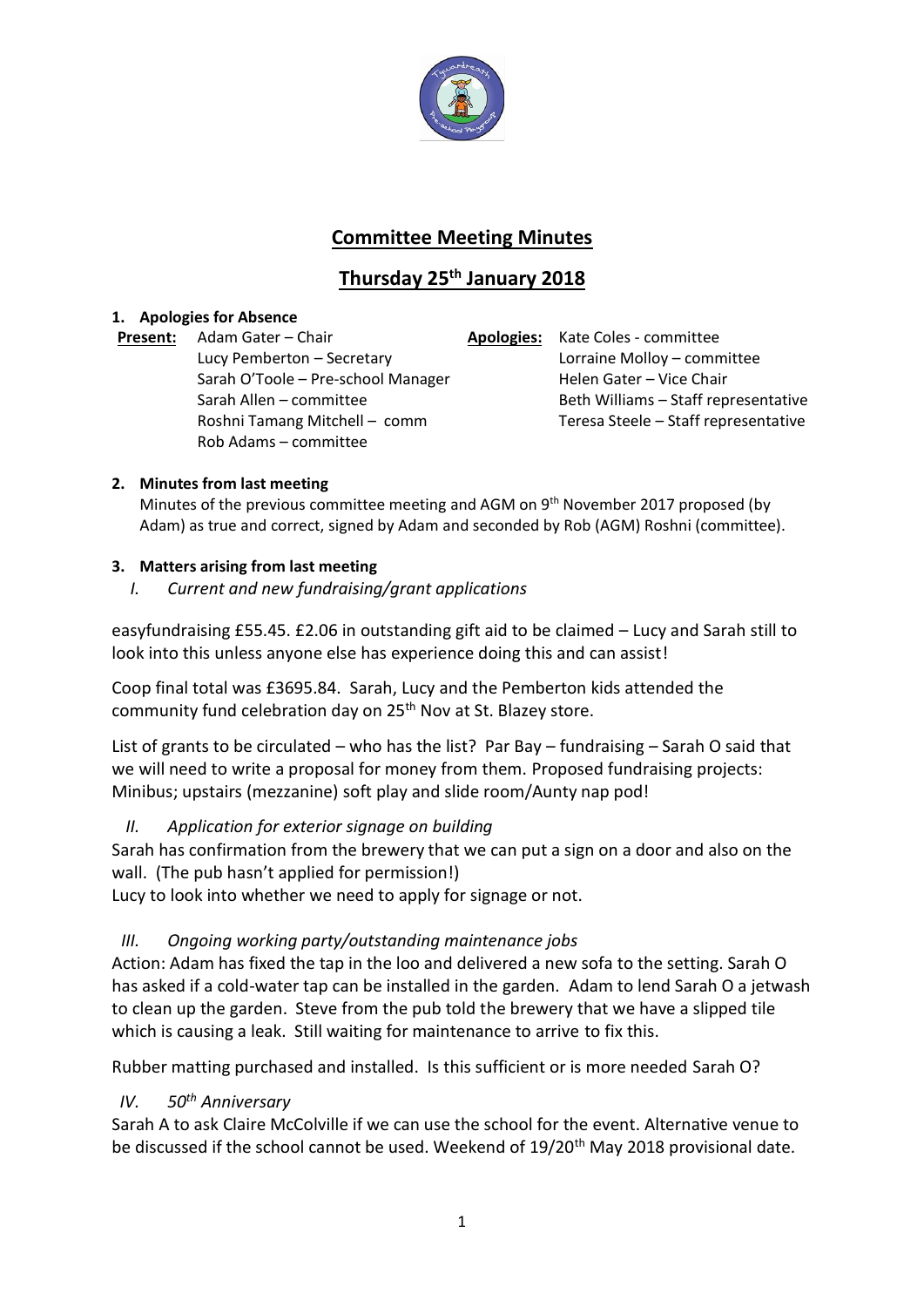

#### **4. Finance Report**

See Sarah's report below. Sarah has still not been able to become a signatory on the Lloyds account but is hopeful this has now been resolved. She is also honestly thinking she doesn't have time to chase the historical debts and the general consensus is that maybe we write these off? Adam proposed a sub-committee meeting to discuss this. (Date please?)

# **5. Pre-school Manager's Report**

See Sarah's report below. Marsh Villa gardens have pieces of land at the back of the cemetery down towards the railway line. There is a piece we can potentially rent from the council who own it. It is well hidden from view so would be fairly secure. Sarah is proposing she offers to maintain it for return of the use of it. Sarah would like to put a 6 x 4 shed onsite to store tools and equipment. Also a composting toilet. Lucy asked how Sarah would like to use it. Sarah suggested either just for oldest ones (3yr funded and up) afternoons only perhaps. Also to run Tree school alongside.

## **6. Dates for the Diary**

19<sup>th</sup> /20<sup>th</sup> May 2018 50<sup>th</sup> Anniversary celebration Sarah A to organise a facebook page memories and photos.

# **7. Any Other Business**

Nope!

### **8. Date of Next Meeting**

Thurs 22th Mar next meeting

Meeting finished at 20.38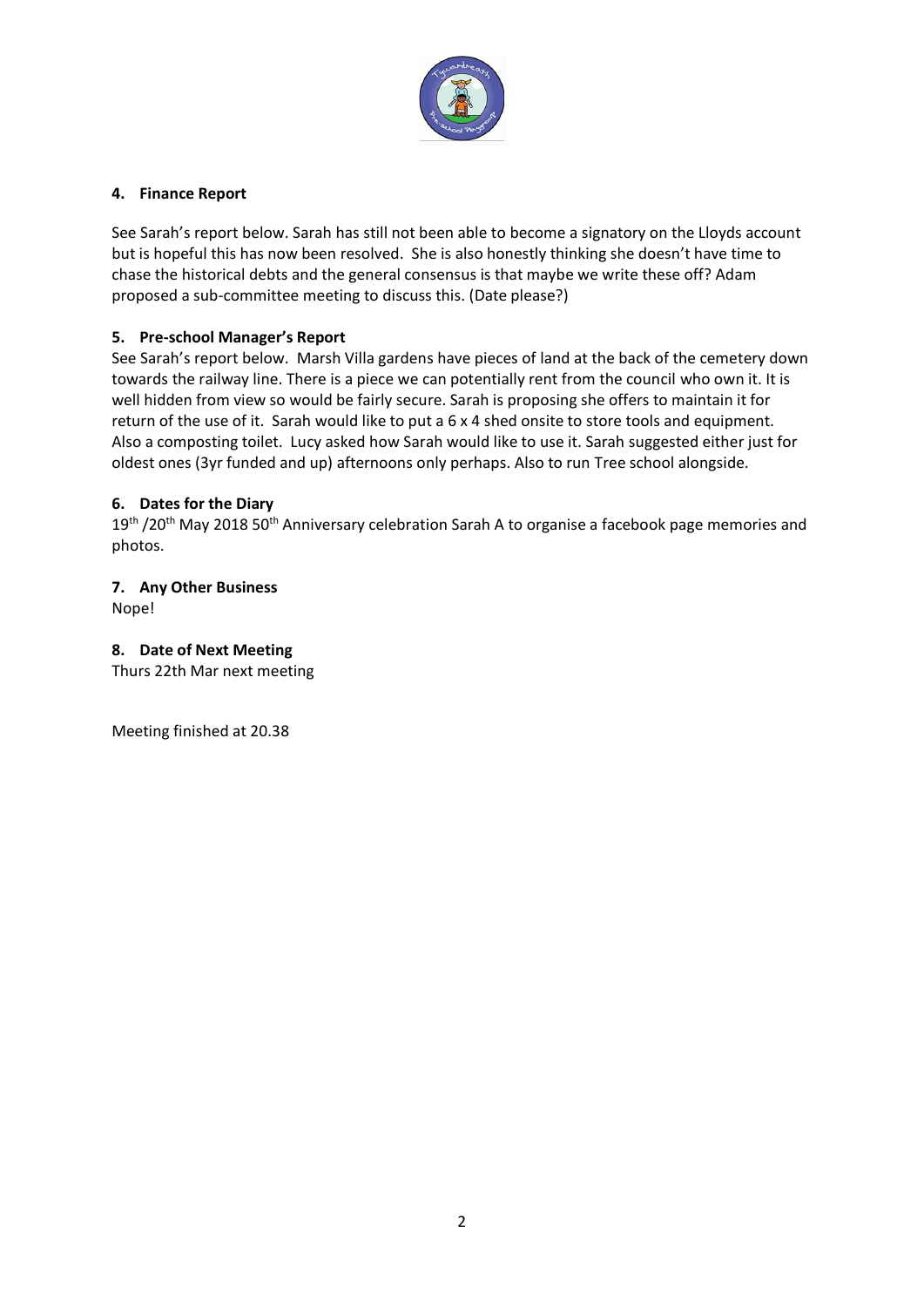

#### **Thursday 25th January 2018 – Financial Report Complied by Sarah O'Toole**

| <b>Current Account (CA) balance</b>     | £21,978,21                                                                                                                                                              |
|-----------------------------------------|-------------------------------------------------------------------------------------------------------------------------------------------------------------------------|
| <b>Contingency (CF) Account balance</b> | £10,443.97                                                                                                                                                              |
|                                         | (5k transferred into CA from CF 2016, 3k transferred into<br>CA from CF Aug 2017. Should be one terms running fees @<br>approx. £20k+. Need to re-transfer and top up.) |
| Total                                   | £32,422.18 (Inc £5000 approx wages to leave account<br>tomorrow 26/01/18)                                                                                               |
| <b>Current Pre-Schoolers debts</b>      | £918.05 (one of these long-term and over £500, child now<br>30 hours funded and making regular payments. Due to be<br>paid off by July 2018).                           |
| Former pre-schoolers debts              | £1462.19 (Figure on previous report incorrect) Pre 2017<br>Leavers (7 in total, one making payments).                                                                   |
|                                         | £596.00 July 2017 leavers. (Largest outstanding amount                                                                                                                  |

£259.43 has made no contact following letters. Now have a new address to try)

(Previous Report £666.00 July 2017 Leavers).

I still haven't done the letters for the old debt of children who have left pre 2017. This is 5 families who owe between £91.00 and £352.00. I need to check address or get addresses. For £16.50 we can get access to 5 addresses online for the electoral register (if the parents are listed), although I have spoken to one family and they are paying off £180 at £5 per week now (for last 4 weeks).

**Jan 2018 Update -** We have 40 children, and only 17 need to make private payments for sessions or to top up funding. The other 23 children's sessions are paid for completely by funding. This means less money to invoice and less money to chase.

Think we could actually break even this year for the first time in ages! Could think about transferring money into contingency account.